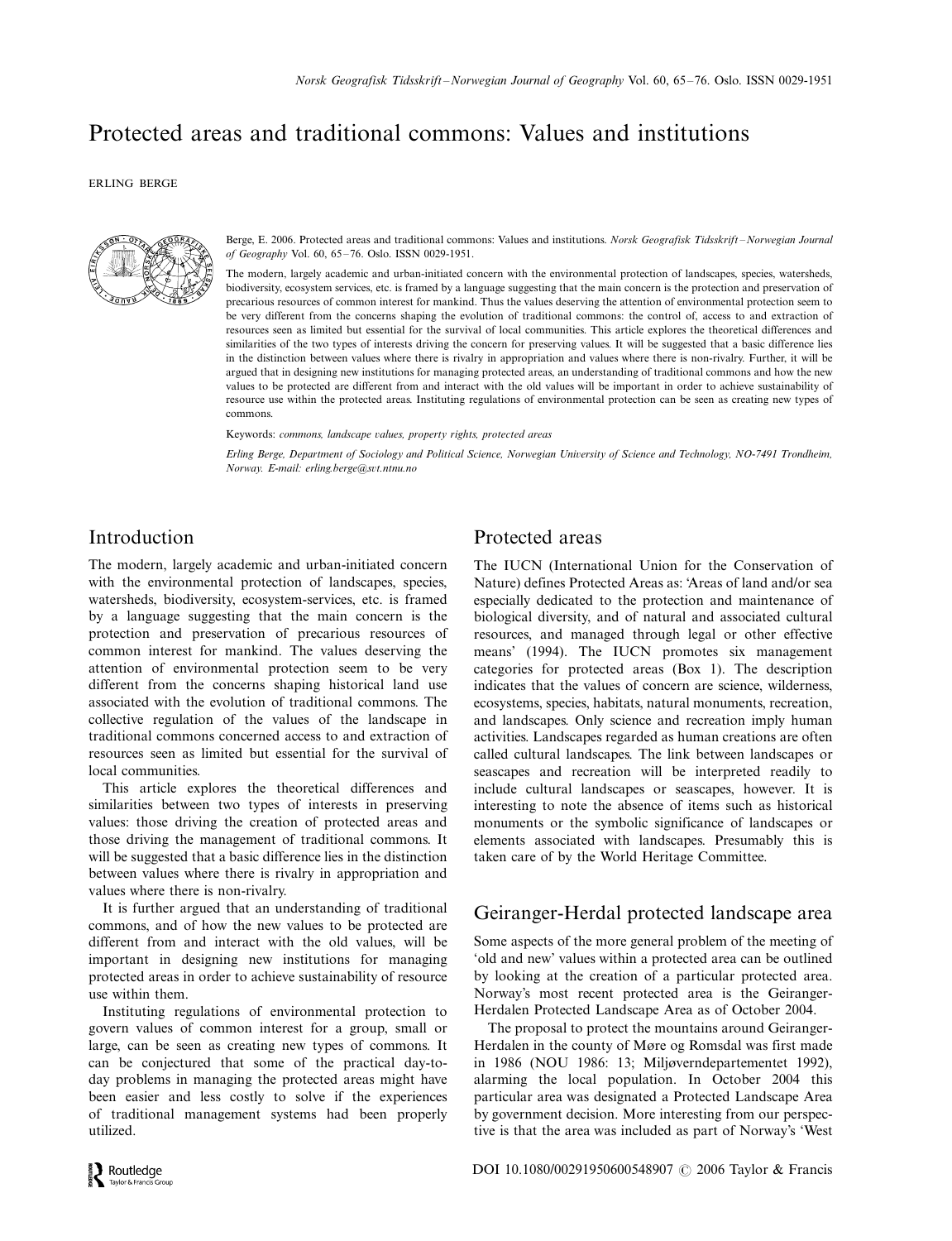#### IUCN Protected Area Categories:

Box 1

- 1. Strict Nature Reserve/Wilderness Area:
	- a. Strict Nature Reserve: protected area managed mainly for science
	- b. Wilderness Area: protected area managed mainly for wilderness protection
- 2. National Park: protected area managed mainly for ecosystem protection and recreation
- 3. Natural Monument: protected area managed mainly for conservation of specific natural features
- 4. Habitat/Species Management Area: protected area managed mainly for conservation through management intervention
- 5. Protected Landscape/Seascape: protected area managed mainly for landscape/seascape conservation and recreation
- 6. Managed Resource Protected Area: protected area managed mainly for the sustainable use of natural ecosystems

Source: IUCN (1994).

#### World Heritage:

The Convention Concerning the Protection of the World Cultural and Natural Heritage was adopted by the General Conference of UNESCO in 1972. The goal of the Convention is to identify and protect the world's natural and cultural heritage considered to be of 'outstanding universal value'. The Convention creates a list of sites, the World Heritage List, made up of natural, cultural and mixed sites, and cultural landscapes.

Source: http://www.iucn.org/themes/wcpa/wheritage/wheritageindex.htm (Website of the International Union for Conservation of Nature (The World Conservation Union), World Commission on Protected Areas; accessed 2004).

Norwegian Fjords' nomination to the World Heritage List (Miljøverndepartementet 2004), accepted by UNESCO (United Nations Educational, Scientific and Cultural Organization) in July 2005. The fjords nominated were Geirangerfjord and Nærøyfjord. The values seen in the mountains defining these fjords should be assumed to be as ranking among the highest in the world. According to the 'West Norwegian Fjords' proposal: 'The purpose of setting aside the Geiranger-Herdalen Protected Landscape Area is to:

- . safeguard a distinctive, beautiful landscape of fjords and mountains containing a rich and varied plant and animal life
- . safeguard valuable cultural landscapes where fjord farms, transhumance dairy farm settings and historic and prehistoric monuments and sites form important elements in the distinctive character of the landscape
- . safeguard geological features and landscape forms (Miljøverndepartementet 2004, 107; emphasis in original).

The selection was motivated by the attraction of the area to tourists:

The two fjords represent one of the cradles of scenic tourism in Europe and have been able to cope with great influxes of tourists without losing any of their qualities. They have played an important role ever since in encouraging the public to understand and enjoy the natural wonders of Europe's environment. ... Each of the two areas stands on safe ground in a World Heritage perspective, but seen together they complement each other as regards geomorphology and display values which, collectively, are even greater than when seen individually. These values stem from the spectacular scenery and the pristine and unspoilt character of the areas. Collectively, they are a unique representation of fjord landforms' (Miljøverndepartementet 2004, 11).

The values presented can be said to be those perceived by the urban academic communities of the world. The only IUCN value not mentioned is science, yet historic and prehistoric monuments and sites are added.

What does the local population that has carved a living out of the inhospitable landscape find of value? The mountains are the common property of the farms in the valley. They are not the common property of the farmers as individuals, but of the farms as such. The resources found in the mountains, basically pasture for sheep and goats, and wildlife for hunting, were an integral part of what made farming possible here near the margins of agriculture. However, farming has been changing rapidly for more than a generation. The mountain resources are now of much less significance for farming, even though still used extensively.

More important than the slow changes in agricultural activities is the impact of the activities of the central authorities. Their efforts to 'protect' the mountains are both an enigma and an inspiration for the local population. It is an enigma because most of the local population are unable to see how the mountain landscape can be threatened in any way. It is an inspiration in that it enables them to see possibilities for providing tourist services as a supplement to their traditional agriculture. They also recognize that the rules made for protecting the landscape put severe restrictions on any new activities. To exploit the recreational and scenic values they have to be creative within a restrictive conservationist regime.

#### The need to protect and the need for income for the local population

Except for being used less by the farmers, neither the local farmers nor the local authorities (kommuner) have any plans that are likely to alter the mountains in any significant way. The need to protect the landscape can hardly be seen to concern anything that is actually happening or about to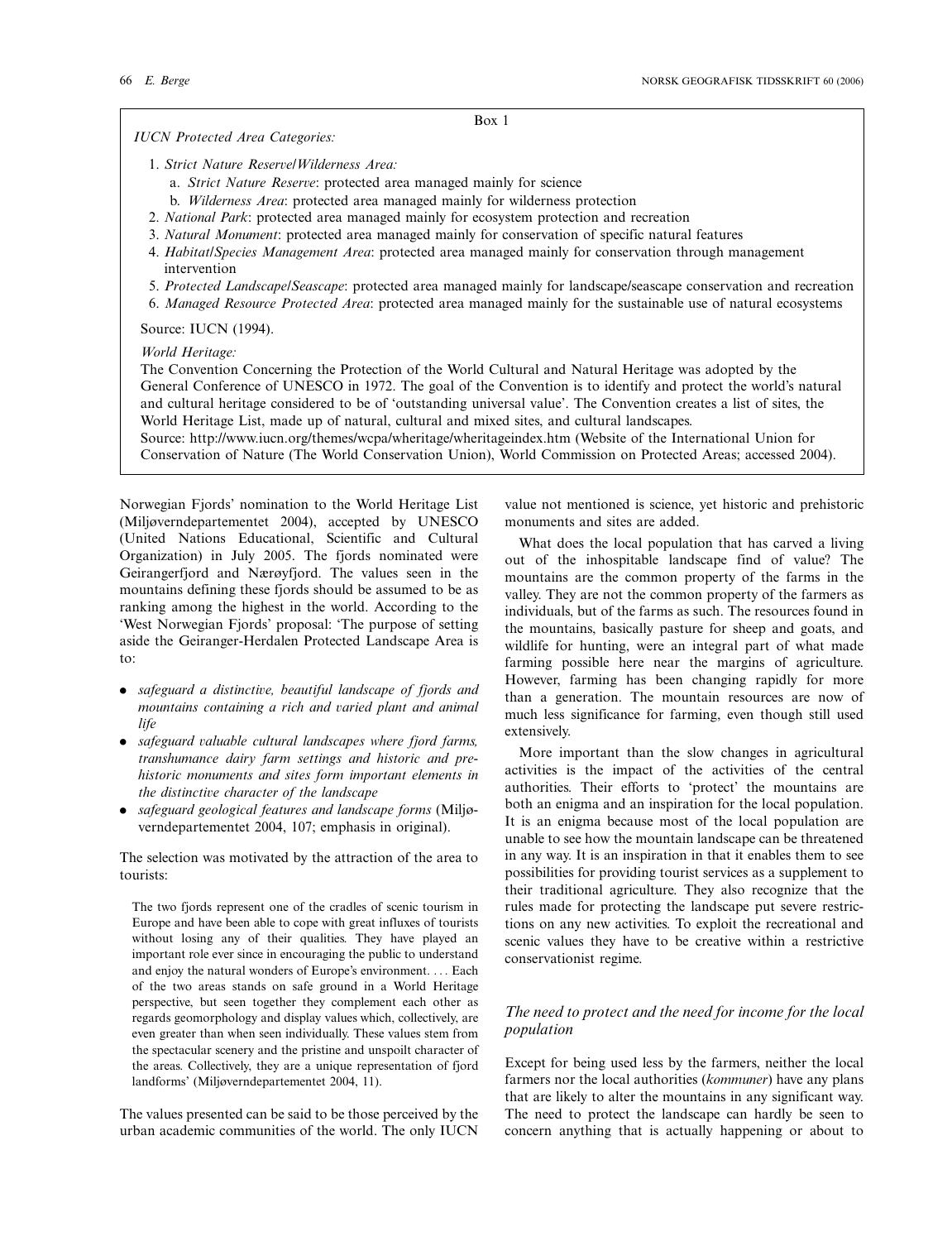happen in the area. The question is all about possible futures.

The original desire to protect is clearly induced by certain possibilities that large-scale modern capitalism affords. In Norway the central environmental authorities see these forces at work in the increasing use of motorized access to the wilderness, and also in the widespread local desire to develop hydroelectric power and large-scale tourism. These three indicators of the destructive possibilities of modern society can alternatively be seen as examples of the local desire to create activities that may generate income for the local population and the local community. The desire of a local population and community to adapt their activities to new opportunities and their goal of long-term survival are easily recognized across the globe.

How does one go about protecting against possibilities afforded by modern technology and the wishes entertained by a (local) population? To do so means to create institutions structuring the incentives that people perceive and act upon. The way this is done currently implies that, compared to areas without protection, the rules of protected areas will, if nothing else, increase the transaction costs of those that have land within the area. In the long run this may reduce the human-made component of the landscape and thus will also alter the values currently being emphasized as a reason for protecting the area. However, this outcome is just one possible future.

So far the main achievement is to force Norwegians to think differently about such areas. Designation as Protected Landscape Areas imbues areas with values that were not seen to be there before. They are given a common value for all Norwegians. This will make it harder to make changes to the landscape, not only for the local stakeholders but also for actors with more resources and more power to intervene. Thus, indeed, the area is better protected against the forces of development in a modern capitalist society. However, this increased protection probably comes at a cost not yet considered.

It should also be noted that the creation of a protected area, at a minimum, will transfer power from local to central stakeholders. This has worried the local population since the protection was first proposed. Most of their activities have been directed at minimizing this transfer of power. How the creation of a protected area may affect the people's perception of values and alter the way they think about possible future opportunities have not been an issue either for central authorities or the local community. The link between social and economic institutions and the way people think about what they do is probably a dimension in need of attention in institutional design. However, in order to talk about such links we need to understand better both the values embedded in a landscape and what people can do to or with such values.

In the Geiranger-Herdalen area we find values tied to scenic beauty and recreational activities, and we find opportunities for providing services for mass tourism and the generation of hydroelectric power. The traditional farming activities utilizing pastures are declining, but hunting has been increasing following a rapid increase in the population of red deer since  $c.1970$ , and (recreational) fishing in the

fjord has also increased. It does not seem possible to realize all of the different values. Analytical concepts to aid the discussion can be found in the theory of the commons.

### Theory of the commons

It is a moot point whether there is one theory of the commons. The situation seems best described as several general theories applied to the problem of governing the use of resources that are or could have been held in common (meaning resources that are, or ought to be, enjoyed by several people rather than only one). It will not be possible to go into these theories in depth here. A starting point for theoretical development was the interdisciplinary reaction to the article by Garret Hardin (1968) discussing the mechanism generating 'the tragedy of the commons'. By 1990 Elinor Ostrom was able to sum up the debate and conclude that in certain circumstances a commons was not only possible but a management system superior to both individual ownership and state ownership. This is now widely accepted (Sandmo 2000, 142) (for some recent surveys of various aspects of the field see e.g. Baland & Platteau 1996, Hannesson 1996, Baden & Noonan 1998, Berge & Stenseth 1998, Buck 1998, Hardin 1998, Jentoft 1998, Ostrom 1998; 1999, Ostrom et al. 1999; 2002, Gibson et al. 2000, and Dolsak & Ostrom 2003).

Here, only a brief discussion of the following elements will be presented:

- . elements describing aspects of nature in terms of their capability of motivating human action: their value or values (a typology of goods)
- . elements describing the modes of human action (theory of collective action, degree of interdependence (cooperation-conflict), characteristic social dilemmas)
- . elements describing the outcomes of the actions in terms of feedback to the motivational system and the system of action (unintended consequences, externalities), including a moral and ethical evaluation of the outcomes.

To some extent these elements are interlinked and need to be discussed together.

#### Types of goods

At the core of the motivational system are the values and goals seen in nature. These can be reinterpreted in terms of the kinds of goods perceived to inhere in land and renewable resources. These goods can usefully be described as being of four types: private goods, common pool goods, club goods, and public goods (Table 1).

Table 1. A typology of goods.

|                                  | Appropriators/users           |                                     |  |
|----------------------------------|-------------------------------|-------------------------------------|--|
| Resource                         | Excludable                    | Non-excludable                      |  |
| Subtractable<br>Non-subtractable | <b>PRIVATE</b><br><b>CLUB</b> | <b>COMMON POOL</b><br><b>PUBLIC</b> |  |

Source: adapted from Ostrom & Ostrom (1977).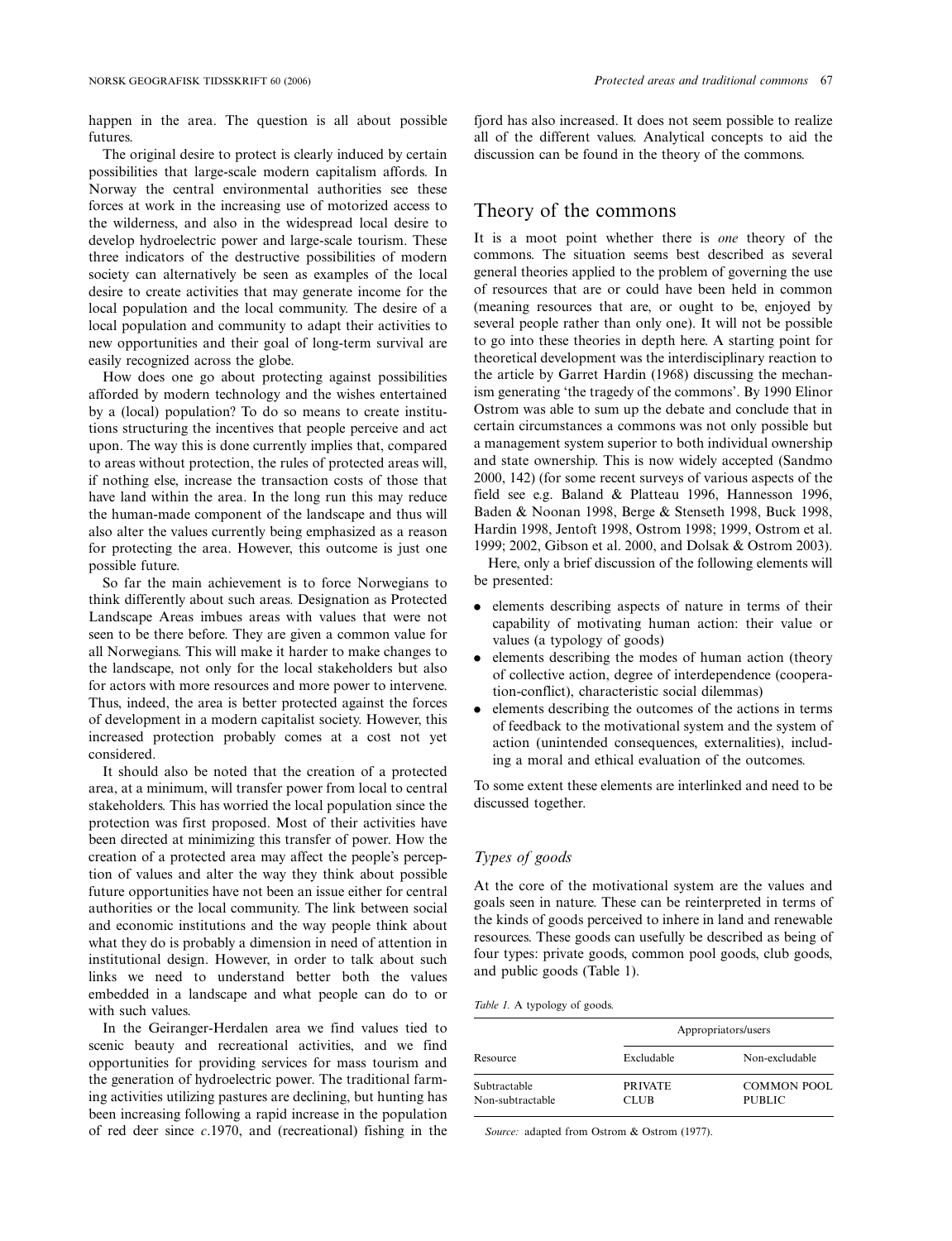A resource is subtractable if harvesting or appropriating from the resource by one owner or stakeholder diminishes the amount available for another. Thus there will be rivalry for scarce supplies of subtractable goods. The rivalry will apply both among appropriators with interests in further processing and sale, and among (subsistence) consumers. Where exclusion of any particular appropriator or consumer can occur, the goods are called private goods. The common pool goods are so labelled because it is costly or technically difficult to exclude any particular stakeholder from appropriating resource units or utility from the pool. This situation has led to various institutional constructions for governing the appropriation from the pool by a suitably bounded group of people. Any particular institution is defined in relation to a group of people and a particular resource with common pool characteristics. The bundle is usually called a commons.

Where goods are non-subtractable and exclusion is impossible (or not allowed), goods are called public goods. The use of 'private' and 'public' as labels of goods should not be confounded with the same labels used about stakeholders. Used about goods they are labels denoting an analytic characteristic of a good important for the collective action problems experienced by stakeholders wanting to coordinate their goals.

Similarly the label 'club' good is used here with such analytical meaning. In a study of clubs by Cornes & Sandler (1986, 24), a club is defined as 'a voluntary group deriving mutual benefit from sharing one or more of the following: production costs, the members' characteristics (e.g. members' scholarly activities in learned societies), or a good characterized by excludable benefits'. In the present context the last item needs the following qualification: 'excludable, but non-rival benefits'. While as a general case all clubs need not be based on club goods as defined here, all club goods can give occasion for the creation of a self-governed club just as common pool goods can give occasion for a self-governed commons. Assuming open access to a common pool resource or free entry or exit from a club, one important implication following from the typology is a distinction between two types of appropriator-generated externalities affecting other stakeholders.

An activity generates an externality if there is a material consequence for stakeholders not taking part in the activities generating the consequence. Externalities generated in the appropriation of common pool resources and club resources are most clearly seen in common pool resources with open access where they appear as queuing problems, and in club resources with unrestricted entry and exit where they are experienced as crowding or thinning problems.

In common pool resources the externality is of the queuing type (first come, first served). Queuing causes competition among appropriators and distribution problems between those first in the queue and those last, but does not affect the utility of the good appropriated. Management has to consider the equity in the assignment of slots in the queue in relation to the finite volume of the flow of resource units.

In club goods the externality is cumulatively affected by the last stakeholder to enter or exit the club and through a crowding (or thinning) process will affect the utility of the good for all members of the club (the last drop causing the overflow or the last tread to break causing the collapse). This type of externality produces distribution problems in relation to non-members and causes threshold effects in the utility of the good. Management can preserve the utility of the good by setting the number of club members to something under the threshold (if overuse is the problem) or over the threshold (if the service level depends on a certain minimum number). However, equity problems between members and non-members also have to be addressed. Positive externalities from the preservation of some club good, such as watershed protection or preservation of biodiversity, are often considered public goods. Distributional and management challenges arise from the discrepancy between costs borne by resource managers and the benefits enjoyed by others ('free riders').

In the theory of the commons the discussions of the problems surrounding various resource systems and their management have basically focused on common pool resources and commons. However, modern protected areas are not created or visited primarily because of their common pool type resources. Other types of values more appropriately described as club goods or public goods predominate. With regard to the Geiranger-Herdalen area, the traditional values  $-$  pasture and game  $-$  are common pool goods. None of the values associated with the protected area are of this type. However, it is worth noting that recreation within specific areas may be affected by crowding. In so far as the protected landscape area is used for recreation, a club is created. Its characteristics should be investigated.

### Environmental goods and services in the theory of the commons

With a few notable exceptions (e.g. Bromley 1991, Yandle 1997, Cole 2002), environmental protection and management of common pool resources have not been discussed together. The economic theory of environmental problems and policies is usually discussed as a problem of allocating responsibility for externalities (Baumol & Oates 1988, Devlin & Grafton 1998, Sandmo 2000). The environmental problem is described as consisting of the misuse of a resource currently being in the public domain with open access. The solution is seen to be either imposition of appropriate taxes for matching the use of the resource to its capacity, or it is seen as a problem of privatization, to allocate private property rights to the resource in order to achieve the internalization of externalities. However, in recent treatments of environmental economics and policy (Kolstad 2000, Tietenberg 2001) the discussion of property rights is expanded to comprise common property, and property rights have become a central concept in discussions of the design of management institutions.

Property rights give rules of behaviour, rules of how nonowners shall behave relative to owners, and how owners shall behave relative to non-owners. Property rights can be distinguished from other rights in that they give the holder the maximum security of tenure and legitimacy of possession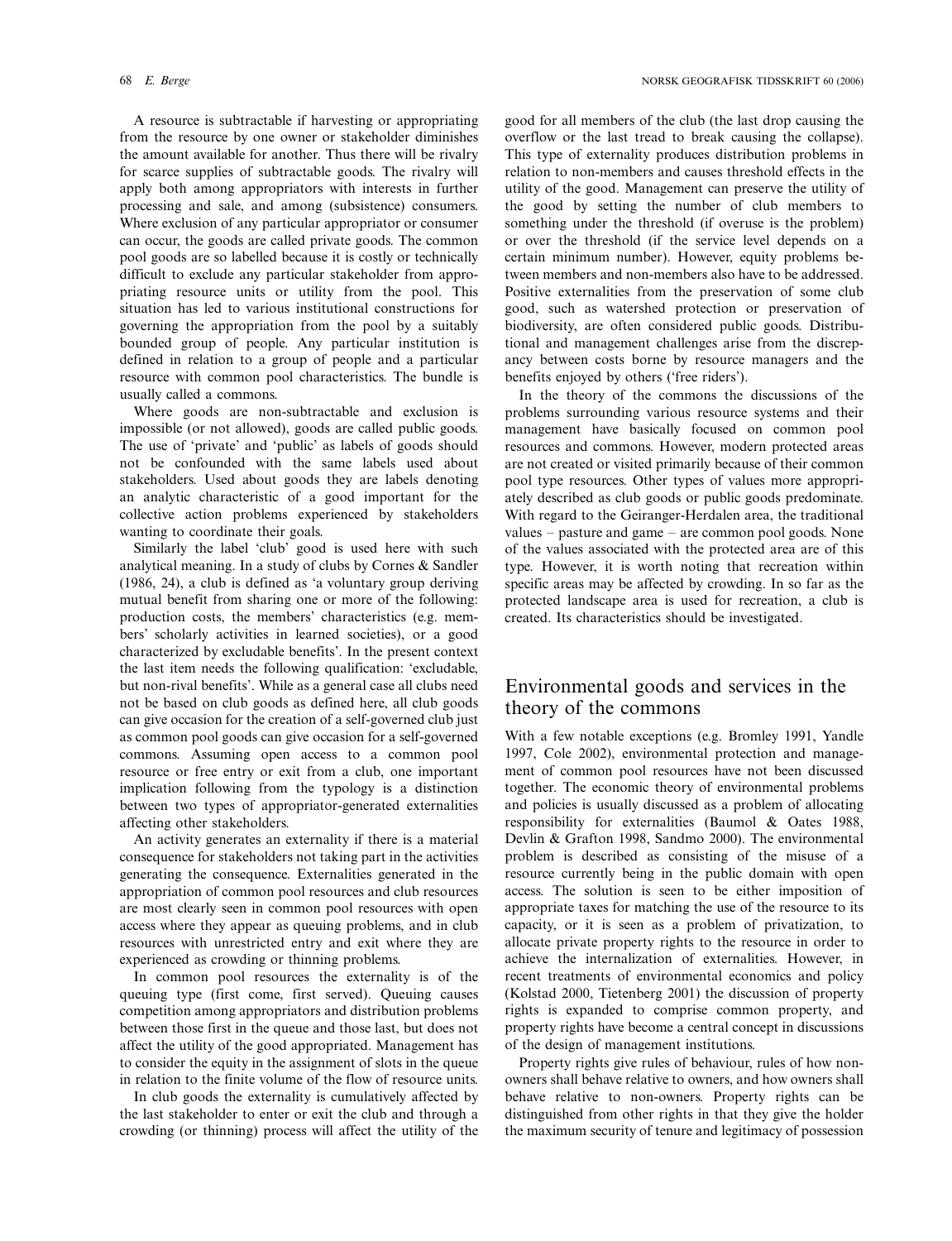a society can afford. In many societies this maximum protection is rather small scale and local, based on customary rules and practice and not enforced by state authorities (de Soto 2000). Individuals and collectives as well as the state can legitimately hold property rights to valuable goods and services. Thus the protection of environmental goods and services could easily be framed as a problem of allocating property rights to them. Usually, this is not done.

The legal discussions of environmental protection are concerned with balancing rights and duties, but have a very noticeable emphasis on the manufacturing of products. Breen (1993, 70) concludes: 'The cycle of resources from extraction to recovery is a natural one, but the law's approach to it is curious. Law generally uses a light hand as resources are taken out of the environment. It uses a heavy hand as resources are manufactured into products'.

In its modern form, environmental protection originated with the need to control toxic and hazardous waste, but has come to encompass all sorts of public interventions to protect parts of the natural environment, including the much older tradition of protecting particular wilderness areas (Buck 1996, Weale et al. 2000). Other approaches to environment-society relations, including studies of the cultural and material processes involved (Beck 1986, Murphy 1994, Smith 1999), would seem to be even further from the theory of the commons.

The problems of interactions and interdependencies among resources of traditional commons (basically the management of common pool resources) and the goals of the environmental protection interests are only obliquely being addressed in the literature (e.g. in discussions of poverty and environmental degradation following the Brundtland report: WCED 1987). The problem is most directly addressed by Partha Dasgupta (2001, 126), who notes:

Some of the products of watersheds are necessities for local inhabitants (forest dwellers, downstream farmers, fishermen), some are sources of revenue for commercial firms (timber companies), while others are luxuries for outsiders (eco-tourists). Some of the benefits accrue to nationals (from agricultural goods), while others spill over as transboundary externalities (from carbon sequestration). Watersheds offer joint products (protection of biodiversity, flood control, household goods), but they also offer services that compete against one another (commercial timber, agricultural land, biodiversity). Competition among rival services has been a prime force behind the transformations of watersheds. Politically, commercial demand can easily outrank local needs, especially under non-democratic regimes. If local biodiversity is lost, eco-tourists can go where it still exists. International public opinion, not to mention pressure

from the country's elite, is often at best tepid. Local needs are frequently trumped by outsiders' demands.

The discussion of the interactions and interdependencies between the resources of the traditional commons (timber, pasture, fuelwood, water, non-timber forest products, etc.) and the goods and services that are the goal of environmental protection (biodiversity, clean water, landscapes, etc.) can be facilitated by extending the theory of commons to comprise more than common pool resources. As environmental protection expands into the preservation of values perceived to inhere in human-made landscapes, the interactions between particular usages of wilderness resources and particular landscape values become critical. Looking at both kinds of values in a common theoretical framework may facilitate both kinds of resource management. The institutional outcome may reasonably be called a new type of commons.

# Types of goods in landscapes

The concepts of subtractable/non-subtractable benefits and exclusion or non-exclusion of beneficiary may be applied to landscapes to suggest four types of goods generated by the landscape (Table 2). It will be assumed that if human efforts are necessary either for production of the good or for its appropriation then exclusion is possible. This may not be economically or technically feasible, but for the moment this problem will be set aside.

Based on the discussion above it would seem reasonable to stipulate that there ought to be systematic differences among the four types of land-use areas. The core of the differences may be captured by the following labels:

- 1. Agricultural area. The main deliverables from the landscape are private goods such as agricultural products, forest products, or other extractive activities requiring human efforts.
- 2. Recreation area. The main deliverables are club goods for all types of recreation, or the landscape is used for the production of scientific information or supply of experiences such as a natural history museum, a heritage site, or aspects of biodiversity.
- 3. Protected areas type  $I$  ('Ecosystem service area'). The main deliverables here are forest for ecosystem services, water, fish and game for hunting, or the landscape used as a sink for pollution.
- 4. Protected areas type II ('Wilderness Area'). The main deliverables here are public goods such as elements of

Table 2. A typology of goods linked to landscapes.

|                                                | Appropriator or producer within the area necessary<br>(beneficiary excludable)                                                                                    | Appropriator or producer not necessary<br>(beneficiary non-excludable)                                                                                  |
|------------------------------------------------|-------------------------------------------------------------------------------------------------------------------------------------------------------------------|---------------------------------------------------------------------------------------------------------------------------------------------------------|
| Rivalry for benefits<br>(subtractable)         | 1) Landscape produces goods or services that may be<br>enjoyed outside the landscape. Sustained human activity<br>within the area is required for production.     | 3) Landscape produces goods or services that may be enjoyed<br>outside the landscape. Human activity within the area is not<br>required for production. |
| Non-rivalry for benefits<br>(non-subtractable) | 2) Landscape produces goods or services that can be<br>enjoyed only within the landscape. Sustained human<br>activity within the area is required for production. | 4) Landscape produces goods or services that can be enjoyed<br>everywhere. Human activity within the area is not required for<br>production.            |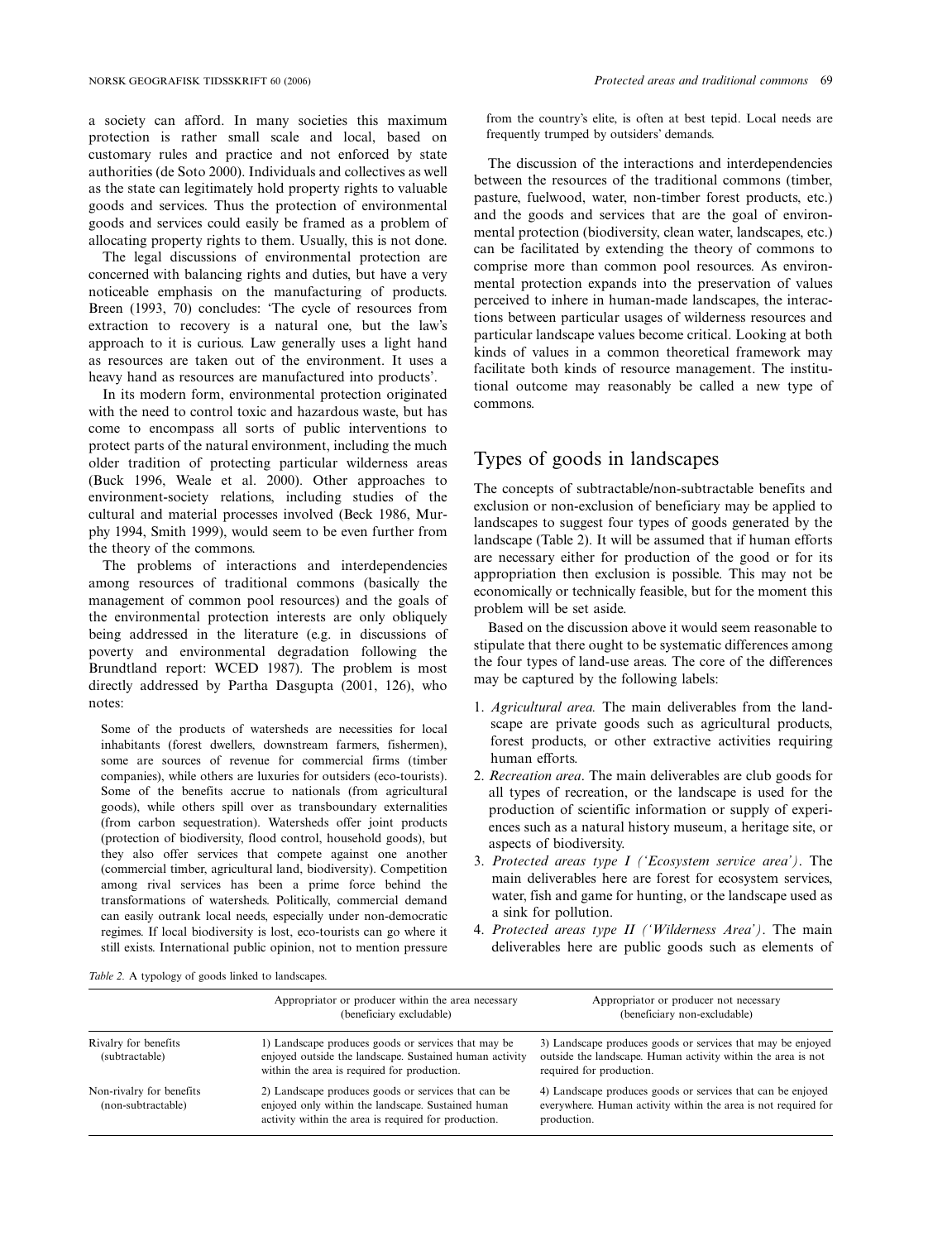nature with existence value (e.g. wilderness, ecosystems, or biodiversity), or information value (data for scientific knowledge).

It is significant that we do not have ready labels that are able to capture the differences between land use areas 3 and 4. Tentatively, it is suggested that they are called 'Ecosystem service areas' and 'Wilderness areas' respectively.

The resources of traditional commons all fall within the group where the landscape requires sustained human activity and in principle products can be exported. The new environmental goods and services are of three different types.

# Applying the theory of the commons to environmental goods and services

Looking closer at the resources of agricultural areas and ecosystem service areas (where the products of the landscape can be exported) the following characteristics can be noted:

- . In general the goods derived from these resources are subtractable (private or CPR (common property resource) goods).
- . In a commons the right to enjoy the traditional goods are independent of ownership of the ground. This does not preclude that the commoners may own the ground themselves. However, the right to enjoy ecosystem services (or suffer environmental pollution) is independent of the property rights to the ecosystem.
- . The problems of equitable distribution of the goods and of ecological sustainability of the resources are the main management problems.

If we take a look at recreation areas and wilderness areas, there is one important difference. The club aspect of a good tells us that the utility of the good cannot be exported. To enjoy the good a person has to be within the landscape area - a member of the club. From club goods will also flow derived or secondary products such as pictures, films, or oral or written descriptions; these are made for export. Such goods are not covered by the discussion here. Their institutional governance is treated in copyright rules. In contrast to this, the wilderness character of an area is meant to capture the existence values of nature and ecosystems. This value is a public good. Anywhere in the world the certainty can be enjoyed that the mountains and ecosystems of Geiranger-Herdalen exist in their pristine form. Pictures may assure the doubtful. However, their recreational utility requires the presence of the consumer. Other important differences in characteristics are:

- . The environmental goods and services of these types are non-subtractable (public or club goods).
- . Rights to enjoy these goods are independent of ownership of ground. This does not preclude that the state (or other public bodies) may own the ground over which policy is instituted. If private bodies own the ground, environmental policy will introduce outside interests into the management of private lands where such interests

have not existed previously. The multiplicity of particular stakeholder interests in the management of lands is reintroduced.

. The main management problem is compliance with regulations, including the compliance of the stakeholders in the traditional commons.

Real world goods such as pasture, wildlife, timber, water, landscapes providing recreation, environmental services, or biodiversity will usually be a mixture of the various types of analytical goods identified above, and thus the property rights to the resources need to solve the particular mix of externality problems found in each case. The reason for privatization of a commons is often argued to be a unification of management powers and benefits derived from the management ('internalization of externalities'). The creation of a protected area will reintroduce a discrepancy between management powers and the distribution of costs and benefits.

Problems of exclusion and subtractability, as well as the characteristics of externalities, are shaped in profound ways by the technology used in the appropriation of the good. For example, video cameras have profoundly transformed the monitoring of space, and made exclusion much more feasible for some types of resources. More efficient harvesting technology in fisheries has made exclusion that much more necessary. Damming rivers for irrigation or production of electricity affects the way downstream stakeholders may use the river. The particular consequences of using a resource depend not only on the institutions but also on the available technology, including knowledge about how to transform resources into something more desirable.

Knowledge as a resource is non-subtractable and there is no rivalry in its consumption unless patent legislation introduces such rivalry. By awarding patent rights to some piece of information about the genetic diversity, the public goods character of the information is transformed into a private good. The character of the good is thus determined by the institutional allocation of property rights. Awarding private individual property rights assumes that there are feasible solutions to the problems of monitoring and exclusion. Thus there is an element of political choice in the way we treat any particular good. Institutions may determine how we want the good to be treated. In the choice between different institutional solutions the political problem is often seen as a technical one: to determine the most 'efficient' institution, or to find the 'optimal' allocation of rights and duties. Only later as consequences propagate throughout the system are questions about justice and equity raised. However, when property rights have been instituted they are not  $-$  and should not be  $-$  easily redefined. Hence it may be worthwhile to think carefully about the consequences of changing property rights.

#### Public goods: ecosystem services of the public good type

Ecosystem services such as air purification, carbon sequestration, and storage of genetic diversity are public goods. As long as ecosystems are allowed to function nobody can be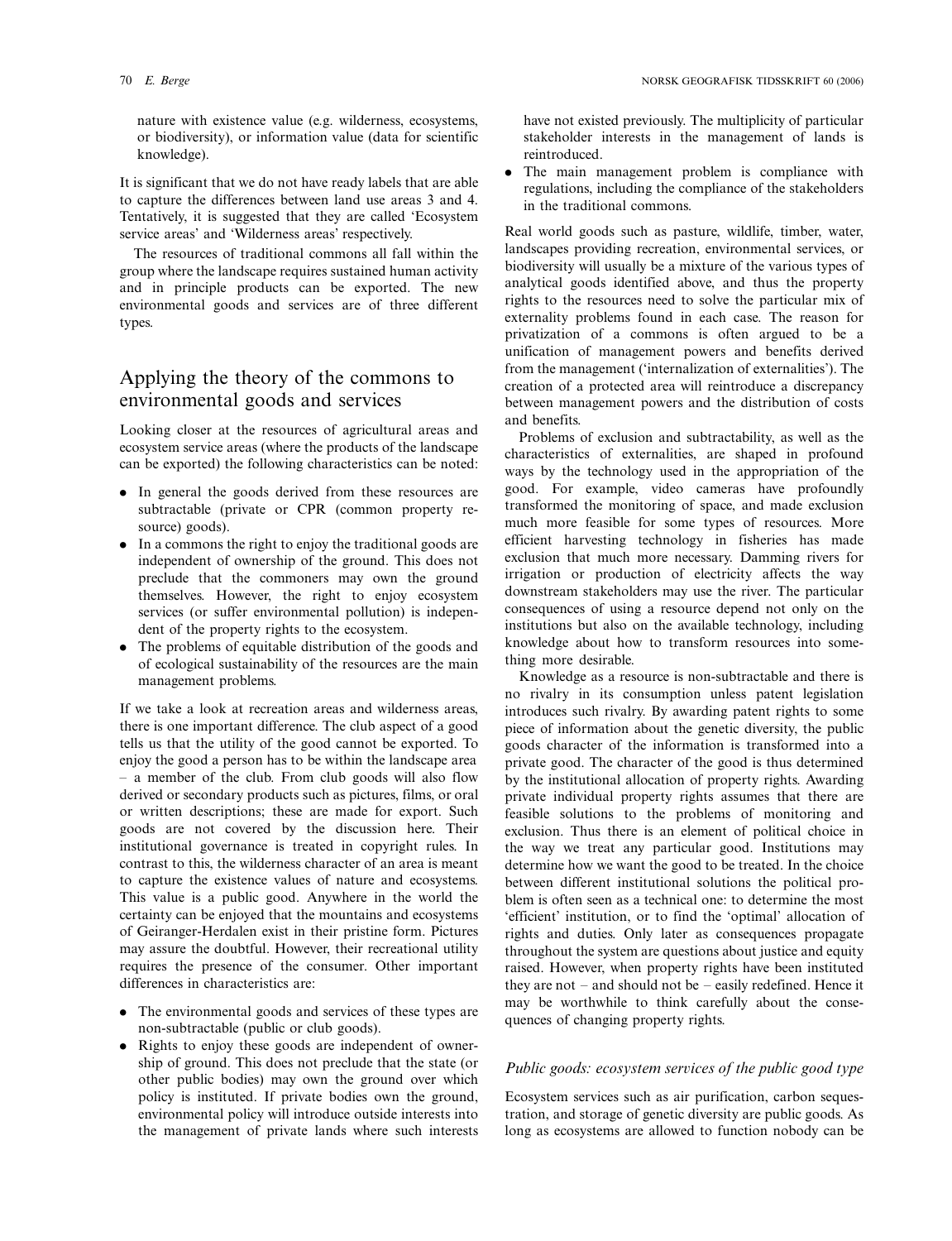excluded from enjoying such goods and the goods are nonsubtractable. Similarly landscapes or landscape elements giving symbolic values (heritage sites) or scientific information values (nature reserves and other protected areas) are basically public goods as long as their existence values are emphasized. If one has to visit a particular locality to enjoy the information or symbolic value vested in the landscape it becomes a club good similar to recreation.

#### Stopping or limiting toxic emissions from point sources

While a clean environment can be considered a public good, toxic emissions to the environment from a point source can be considered a common pool resource (of negative value: a bad). It is difficult or impossible to exclude 'consumers' individually from suffering the bad. The bad is also cumulative (analogue to subtractable) in the sense that it becomes worse with increasing deposits of pollution. This is so whether there is only one actor polluting or uncoordinated actions by several individuals (e.g. at a waste dump). Usually it is assumed that there is a threshold for how much pollution the environment can handle alone (variable by substance and ecosystem). If too many stakeholders put too much pollution into the environment the negative impact (the externality) will escalate and propagate down the queue from the point of emission. Those closest to the head of the queue will be worst hit by the pollution.

#### Club goods and common pool goods: enhancing ecosystem services and recreation resources

Ecosystem services such as water purification or protection against floods, soil erosion, avalanches, and landslides can be considered club resources (of positive value). In the relevant local setting it may be difficult but not impossible to exclude consumers individually from enjoying the benefits of such services. The benefits themselves are non-subtractable. Often such benefits are maintained by one or more individuals refraining from removing material benefits such as forest cover or water. If the maintenance of the environmental capacity to provide services is jeopardized, the bad that follows will be a common pool bad similar to toxic emission. Usually it is assumed that there are thresholds for forest cover and water tables, below which there is a rapidly increasing probability of catastrophic reorganization of the environment with repercussions propagating along the queue from the point of reorganization. Thus, lack of maintenance of the club good transforms it into a common pool bad. Landscapes providing recreation are also club resources. For recreation, one has to enter the landscape in order to enjoy it, hence exclusion is possible even if difficult. The enjoyment is not subtractable. However, it is subject to crowding. With increasing crowding above some thresholds the enjoyment tends to become increasingly diminished. The discomfort is experienced uniformly throughout the club (except for individual variations in tolerance of crowding).

#### Comment

At the outset it was assumed that there was a basic difference between values where there is rivalry in appropriation and values where there is non-rivalry. The discussion has basically confirmed this. Perhaps more importantly, the discussion has shown that the characteristic of rivalry is not static. It changes with how the context is defined or interpreted. Genetic information may be a public good or it may be a private good, depending on the institutional setting. Thresholds in use or enjoyment may also trigger shifts in the character of a good. At a certain level of pollution the club good of a clean environment may become a common pool bad.

This means that the theory of commons will be relevant for pollution management. Cleaning up an environment entails the kinds of collective action problems studied in the theory of commons. Maintaining the desired level of non-pollution of an environment entails the problems encountered in maintaining a club. For ecosystem services depending on the non-usage or stinted usage of traditional resources such as forests or water, the collective action problems of common pool resources are present in the 'production' of the goods and services. The specific persons or groups holding rights to these resources bear the cost. It would seem reasonable that their forgone income should be compensated. However, since the benefits of the resulting ecosystem goods and services have the character of a club good this entails the problem of free riding. The costs of production have to be covered in ways avoiding the possibilities for free riding.

The link between traditional resources (water, forest) and ecosystem services is of general interest. Recreation and biodiversity, for example, will depend heavily on how traditional resources are utilized. The interdependence of many of the goods and services of different types is obvious in one sense, yet is it acknowledged by legislation? Furthermore, where it is acknowledged, how is it dealt with? A preliminary impression is that little attention is devoted to this interdependence.

One important fact needs to be emphasized: there is every reason to suppose that a particular landscape (seen as a culturally and socially delimited area) may hold several and possibly all of the mentioned goods and services, traditional as well as modern. There is nothing remarkable in this except that it means many special interest groups (usually referred to as 'stakeholders') have to find ways of accommodating their interests, and that every stakeholder group wants its special interests safeguarded. Those with interests in the old resources are protected by property rights as defined in both statutory law and customary law. Those concerned with the new resources have turned to the state to secure regulations protecting their interests. The remarkable thing is that they often have obtained  $-$  at least partly  $-$  such special regulations without much consideration of the possible interactions and interdependencies there might be among the various resources of the regulated area. A greater attention to how customary law also protects environmental goods and services and a basic understanding of the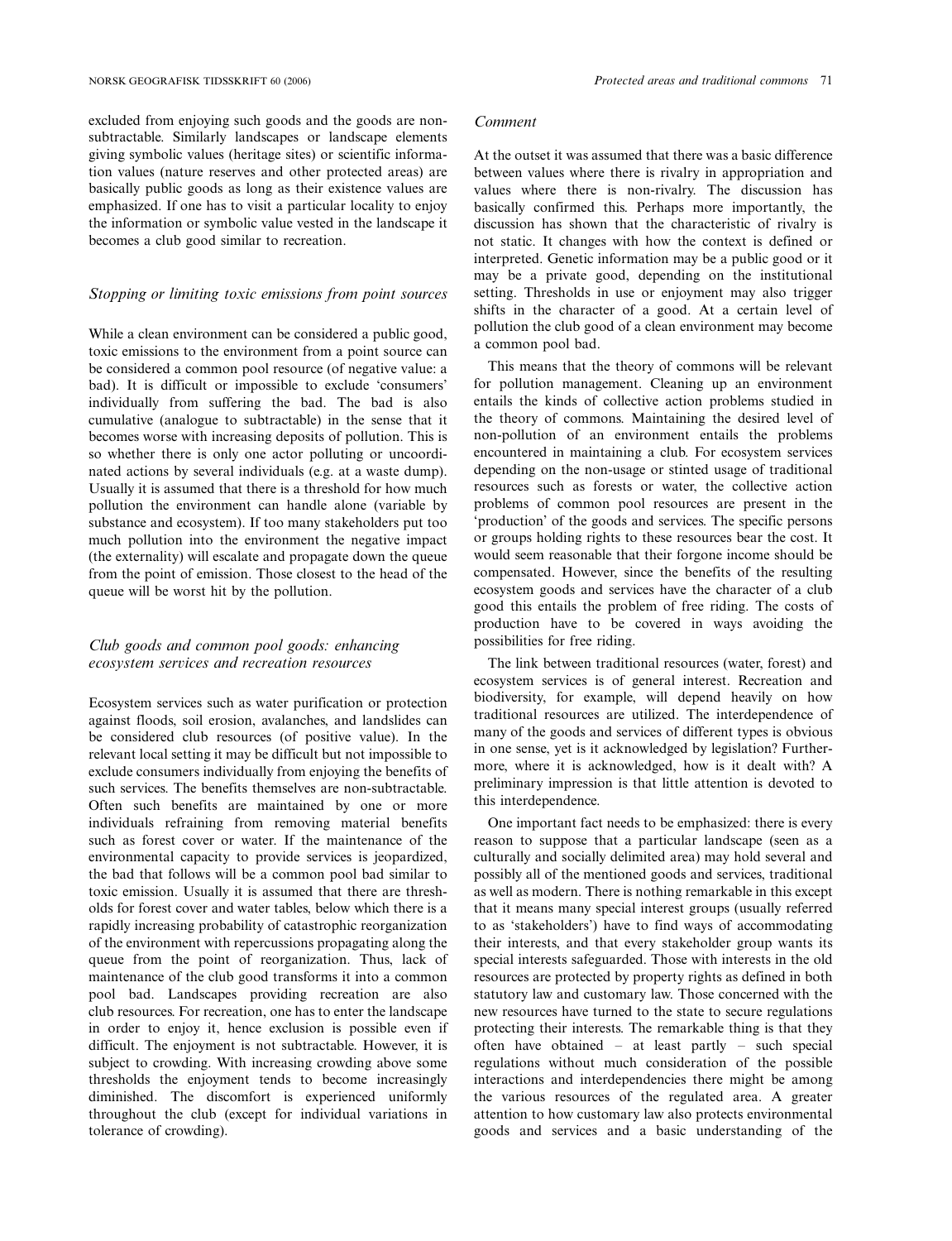of environmental regulations.

# From traditional commons to dominium plenum and new problems

The traditional commons of North-West Europe, whether conceived of as lands or rights, are remnants of the premedieval land use systems where significant use rights were held jointly by the local population and managed by their customs. In English jurisprudence rights of common were said to be rights to remove something of material value from lands owned by somebody else. These rights were called 'profits-a`-prendre'. Some of these rights are of ancient origin and said to be inalienable (appendant) from the commoner's land (the dominant tenement). Others, usually of more recent origin, were seen as alienable (appurtenant) from the commoner's land. Some could be attached to a particular person, in which case it always was alienable (called a right held 'in gross') (Lawson & Rudden 1982, 127-136, Simpson 1986,  $111-113$ , Black 1990). Exactly the same definition will cover what in Norway is called 'commons' (almenning). However, for the theoretical discussion and for the empirical realities around the world this definition is too restricted. For the present purpose a commons is any area where a suitably delimited group of people, the commoners, have legitimate joint rights or rights in common to harvest resources or goods within the area. How ownership to the ground itself is allocated is not part of the definition, but will affect the particular organization of the commons.

Access to and use of the commons were significant additions to the outcome of privately held lands, often yielding goods that it would be difficult or unprofitable to provide on privately held lands. The landscapes that grew out of this system by way of privatization, particular usages, and diversification of control are highly valued today and considered both precarious and in need of protection. Today, we can see the old commons as highly sophisticated forms of property rights with a social and political dynamic very different from that generated by a system of ordinary individual private property (Dahlman 1980, Berge 2002, Moor et al. 2002).

The ultimate form of individual property rights is the 'dominium plenum', defined as the full ownership of both tenant rights and landlord rights (Black 1990). In practice this meant that within any particular area there was one and only one owner of all kinds of resources.

In traditional commons the reasons for keeping some resource as common property are many:

- . If there is enough of a resource for all with access to the resource there is no reason to incur the costs of enforcing property rights.
- . If access to a particular resource is essential for the survival of a family it would be seen as unjust to deny anyone access to a minimum level of the resources.
- . If traditional societies see that there is safety in numbers, maximizing the number of people implies resource access for every member of the community.

. If there are technical difficulties of excluding particular persons from access to a resource, keeping it in common may be the only feasible way of managing it.

Thus, both in European history and in contemporary traditional societies, commons abound. In Europe since the medieval period and until the dominium plenum tradition of property rights became dominant (in the 18th century in England; Gordon 1996) a situation with multiple stakeholders within a common area has been handled as if the person or group of persons with the highest interest in a particular resource had been awarded property rights to just that resource. This implied access to legal remedies to sort out the points of conflict with other groups with interests in other resources. The fact that different resources within an area had different owners, sometimes with conflicting interests, required a common organization. The feudal system gave the territorial aspect an advantage in the organization that translated into ownership of the ground for the lord of the manor in the early modern state. The advantage of the ownership of the ground was extended to its ultimate end in the privatization of the commons, the enclosure process. Unifying the property rights to the resources within fixed boundaries internalized many conflicts, leaving only the externalities suffered by neighbours and the questions of justice in relation to those excluded from the land.

However, the simplified situation  $-$  the dominium plenum regime  $-$  was of course 'too good' to last. As discussed above, the concern for environmental goods and services has reintroduced the multiplicity of stakeholder relations with different sources of legal rights.

# Changing property rights by means of environmental regulations

A core element of the theory of commons are the links between the common pool resources and the problems of collective action encountered in finding institutional arrangements that overcome the problems inherent in the ungoverned usage of such resources. The usage of club resources also entails problems of collective action, as well as conflicts caused by interactions and interdependence between environmental protection and traditional usage of nature.

One interesting case where such collective action problems must be expected is the enactment of protected landscapes on private lands. The Geiranger-Herdalen Protected Landscape Area is such a case. The purpose here, as in most places, is to protect a characteristic or beautiful natural or cultural landscape. The means is prohibiting any activity or enterprise that may change the character of the landscape. The stipulation is that ordinary ongoing activities at the time of enactment can continue undisturbed, but that any new activity, constructions or resource harvesting needs permission.

In technical terms, it can be said that in this way the state has taken away the right to the remainder of the landowner's property. The right to the remainder is the right to decide on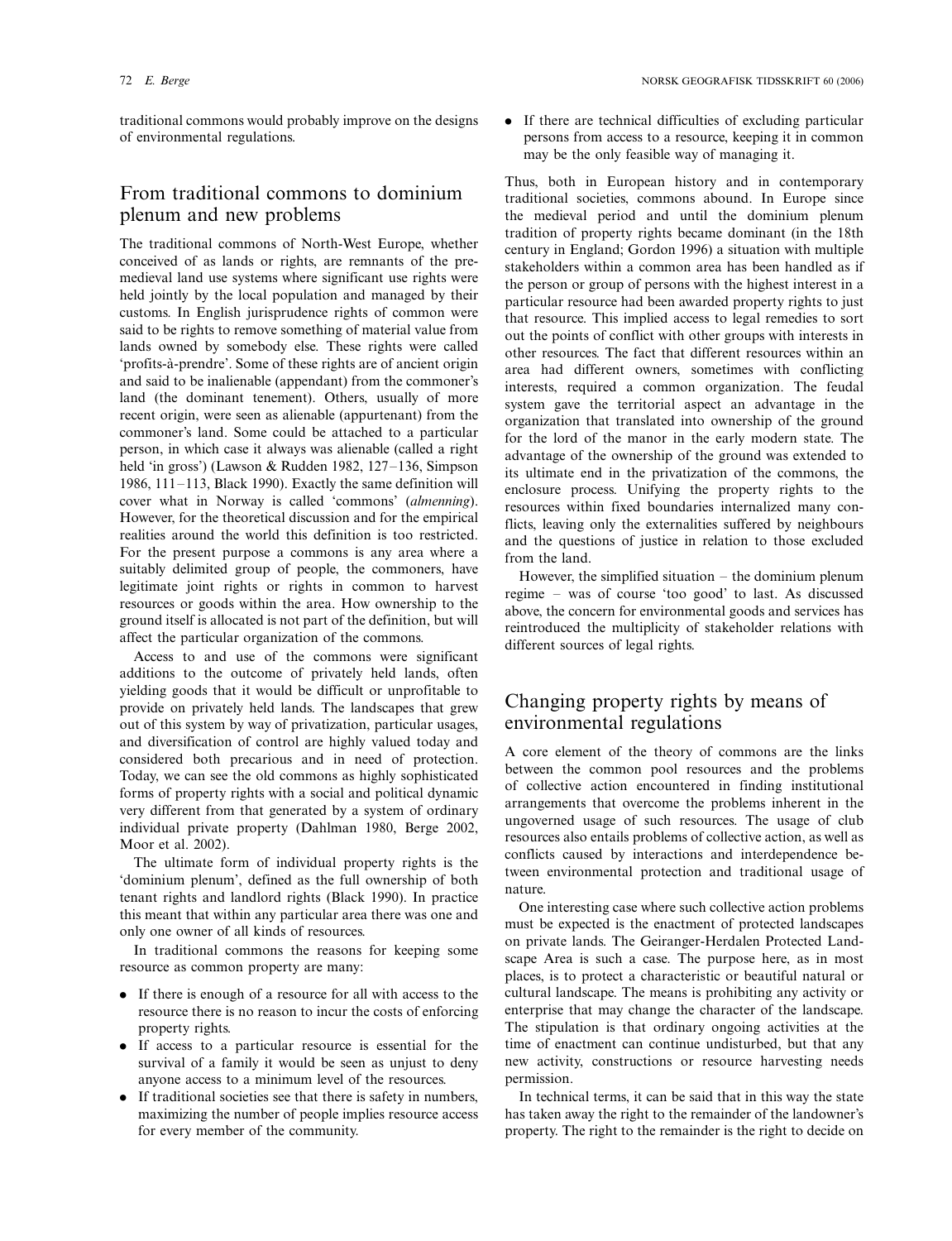utilization of resources not yet discovered or not yet capable of being exploited. The owner now needs the permission of the state to do anything that is not a direct continuation of previous activities. In many cases, it might be observed that this right is already vested in the local authority through the powers of the Planning and Building Act (Act of 14 June 1985, No. 77) (http://www.lovdata.no/info/ueng.html). The designation of a protected landscape transfers the local authority's decision-making power to a central agency of the state together with a lot of smaller decisions that formerly made by the landowner. The total value of this transfer from the landowner to the state may not amount to much, and in any case will be almost impossible to estimate. However, the feelings of lost freedoms induced are real and may have longrange dynamic consequences. This may be seen more easily if we consider the altered transaction cost for those using the land. Having to obtain permission for all changes relating to carrying out an activity increases the costs of adapting to a changing environment. It does not make adaptation impossible, just more costly. This alters the relative price of using the land compared to finding another way of gaining a livelihood. The likely consequence is a decreasing number of people using the resources of the protected landscape in customary ways.

However, simultaneously, the creation of a protected landscape will also open up economic niches for people to invent new ways of exploiting the club values of the landscape in order to create incomes for themselves. Ideally, it might be desirable to ensure that those that find fewer opportunities in the traditional land usages will be able to see new opportunities in the changes introduced, but this is hardly likely.

The critical question that has not been adequately addressed by the processes of protecting landscapes is to what degree the values seen in the protected landscapes actually depend on the activities of the traditional users. Usually it is acknowledged that cultural landscapes are created by the people using them. However, the assumption in the process of protection seems to be that people, even with higher transaction costs, will continue doing what they have done in previous years as if nothing has changed.

Another case of changing property rights by means of environmental legislation can be seen in the Act of 1977 relating to Motor Traffic on Uncultivated Land and in Watercourses that prohibits the use of motorized vehicles on watercourses and on non-arable lands. The Act allows for many exceptions to this, though for recreational activities in particular, it is difficult to obtain permission. In some instances this is felt to decrease the value of properties. In other cases of legislation, such as the successful pursuit of polluters, the values of adjacent properties increase. In Norway during the last decade the most notable case of such external effects transforming property rights is the reemergence of large predators. In the areas where bears and wolves have been able to establish themselves and where the prohibition of hunting them is enforced, the value of sheep farming as an industry has declined noticeably.

### Property rights to environmental goods and services

As noted above, while an acceptable level of environmental goods and services are maintained they can be classified as club goods. This means that since all members of the club will enjoy the benefits, the problem of crowding has to be monitored and controlled by membership. A club good differs from a purely public good only by being local in relation to the relevant social system. Alternatively, they might be called local public goods. Local public goods may be produced and managed by either private or public actors. Public actors will usually be able to cover the cost of production by taxing every member of the club. For private producers of club goods a diversity of mechanisms has been identified (Olson 1965, Cornes & Sandler 1986), usually combinations of membership fees bundled with suitable private goods. In the Geiranger-Herdalen area Storfjordens Venner (Friends of Storfjord) is a private organization producing public values locally by their efforts to restore and preserve the buildings on abandoned mountain farms. At the outset the activity was sustained by membership fees and volunteer work. As the value of their effort became apparent, they were able to expand their activity with the help of public funds allocated to their activity.

For environmental goods and services the efforts or expenditures required to maintain the level of service in most cases will appear as income foregone by not exploiting goods such as forest or water. These costs are not evenly distributed. Depending on the distribution of property rights to the traditional resources, the level of conflict around the institution of new public regulations will vary. If the club is to be a private undertaking (e.g. a private recreation area) the organization must either include landowners and other stakeholders or in other ways accommodate their interests in order to give incentives for maintenance and enjoyment. It is to be expected that environmental goods and services could be handled most easily by local public actors with powers to tax their constituency.

The modern Norwegian legislation on environmental protection and services has largely been created since 1970. The legislation on outdoor recreation can be seen as a precursor to the more recent concerns. With hindsight, by this legislation it can be seen that the urban interests in recreation landscapes used an old customary right of access (allemannsretten) to formalize and protect their interests. However, the conflict between the recreational interests and the traditional property rights interests is not an urban-rural conflict per se. It is a conflict that runs right through society. This is easily seen in the long struggle over the use rights to the Norwegian littoral. As a case of conflict between legitimate stakeholder groups created by single issue legislation, it may prove interesting to take a closer look at this.

### Public access to the Norwegian littoral

Since 1965 we have had an open political and cultural struggle between two powerful groups, both interested in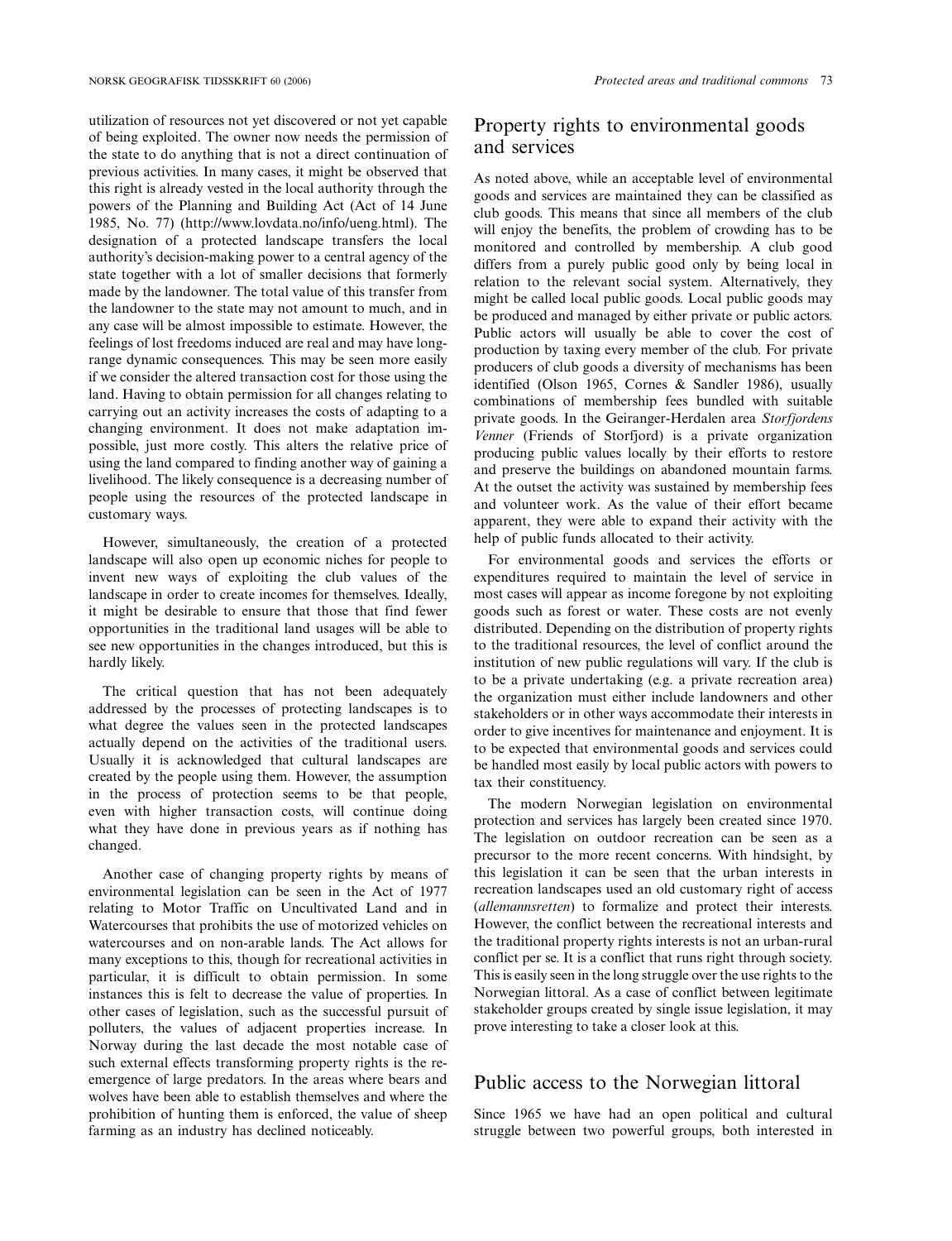using the seashore for recreational purposes: the landowners and the rest of the population interested in access to the shore areas. Every summer there is a new chapter in the saga of the struggle for control of access to the coastal areas of Norway. People valuing the coastal landscape want to walk along the shore, picnic, bathe, and land their boats.

Landowners that hold title to a parcel of the coast and value the coastal landscape want to build cabins close to the sea, quays for their boats, and in general to be left alone. The number of owners relative to non-owners is low. Yet in certain densely populated parts of Norway the owners occupy most of the coast. Many of the non-owning people experience access to the coastal landscape as difficult, hence making it of less value for recreation than might have been the case if there were fewer owners using the shore. The owners experiencing the non-owning stakeholders feel invaded. In some areas - notably in the Oslofjord littoral – these two groups of stakeholders have clashed. The fight is framed as a political struggle around the coastal planning legislation.

#### The historical basis of the conflict

The two groups of stakeholders in the littoral, the landowners and those exercising their right of access, see their rights as legitimized in different but long-standing traditions. The customary rights in both cases are formalized in statutory law.

Private property reaches into the water to the shelf of the shore or as far out under water as to a depth of 2 m measured at ebb tide. For private properties there are many laws defining their rights and duties, but the strongest defence of private rights in the littoral may be custom and habit.

The tradition of open access to non-arable lands (allemannsretten) gives the public access to the coast where such access is seen as unproblematic for the landowner. The customary rights were made statutory law in 1957 in the Act on Outdoor Recreation (28 June 1957, No. 16) (http:// www.lovdata.no/info/ueng.html). In 1965 an interim Act on building along the coast was passed. This was replaced in 1971 by the Act on Planning in Coastal and Mountain Areas (Act of 10 December 1971 No. 103). Current regulations are included in the 1985 Planning and Building Act (14 June 1985, No. 77, §17-2), which prohibits building along the shore up to 100 m measured horizontally from the high water mark, except where approved land use plans exist. In theory, this rule will remove the individual owner's possibility to build anything along the shore. However, all legislation needs the possibility for reasonable exceptions and the exact wording of the paragraph needs interpretation. In practice we can in the littoral of Norway observe two old and well-entrenched institutions in direct conflict.

#### The current situation

Much of the Norwegian coastline is not accessible at all except by sailing along it in a boat. Only a fraction of the coastline is well suited as a recreational landscape. Where

Table 3. Hindrances to public access to the shore recorded by local authorities in Østfold, August 2002.

| Annexes to cabins | 11  |           | Flagpole          | 280  |
|-------------------|-----|-----------|-------------------|------|
| Trailer cabins    | 40  |           | Shed/boathouse    | 306  |
| Jetty             | 50  |           | Lawn              | 333  |
| Lighting/lamps    | 65  |           | Patio             | 409  |
| <b>Signs</b>      | 85  |           | Fence             | 631  |
| Roads             | 94  |           | Movable objects   | 815  |
| Portals           | 114 |           | Stairs/walkway    | 818  |
| Cabins            | 188 |           | Quay/diving board | 943  |
| Railings          | 238 | $\bullet$ | Others            | 535  |
|                   |     |           | Sum               | 5955 |
|                   |     |           |                   |      |

Source: Dagbladet (2002).

entry is possible either by boat or on foot, both public regulations and cultural mechanisms take effect.

The general rules governing the usage of the littoral are the same everywhere. However, the rules are interpreted and applied according to the precepts of the bureaucrat working in the local authority. One might reasonably guess that most apply the cultural standards of private property in judging what is reasonable in each case.

Public regulations are always founded upon a system of behavioural norms and informal institutions. For the seashore we can conceive of these mechanisms as gatekeepers whose task it is to protect the utility derived from access to the shore. Since the public regulations evidently do not work, the control is left to the informal institutions, and we may ask who has the power to create gates and how do those arriving at the gates react to their presence.

In so far as a gate controlling a recreational area needs some kind of physical presence, the power resides with the landowner. In theory, the landowner may need permission from public authorities but this requirement does not have a strong cultural foundation or a strong public enforcement. Few landowners seem to feel bad about putting up the kind of physical implements that most people will interpret as a gate.

Thus the control of access has two aspects to it, the construction of the gate and the perception and interpretation of the gate. Landowners put up physical implements that they know other people will see as barriers, discouraging access. Against these barriers stand our feelings about the right to access to the littoral both by boat and on foot. Which type of reaction, then, is most important: knowledge of rights or interpretations of physical implement? Table 3 lists what local authorities saw as physical barriers along the coast of Østfold in 2002. The categories are suggestive.

Why do owners put up devices like these? Why are items such as quays or flagpoles interpreted as barriers? Why do people feel uncomfortable crossing private roads, lawns or jetties? Not all of the constructions are barriers in the literal meaning of making passage difficult in any physical sense. Only fences and railings will physically be seen as barriers, and some of these may be easy to pass. The rest can be termed signs of private property and personal space. They are barriers because they tell the would-be visitor: 'Do not disturb this space!' The landowner and the visitor share an understanding about whose personal space this is and what appropriate behaviour consists of. Yet the desire to access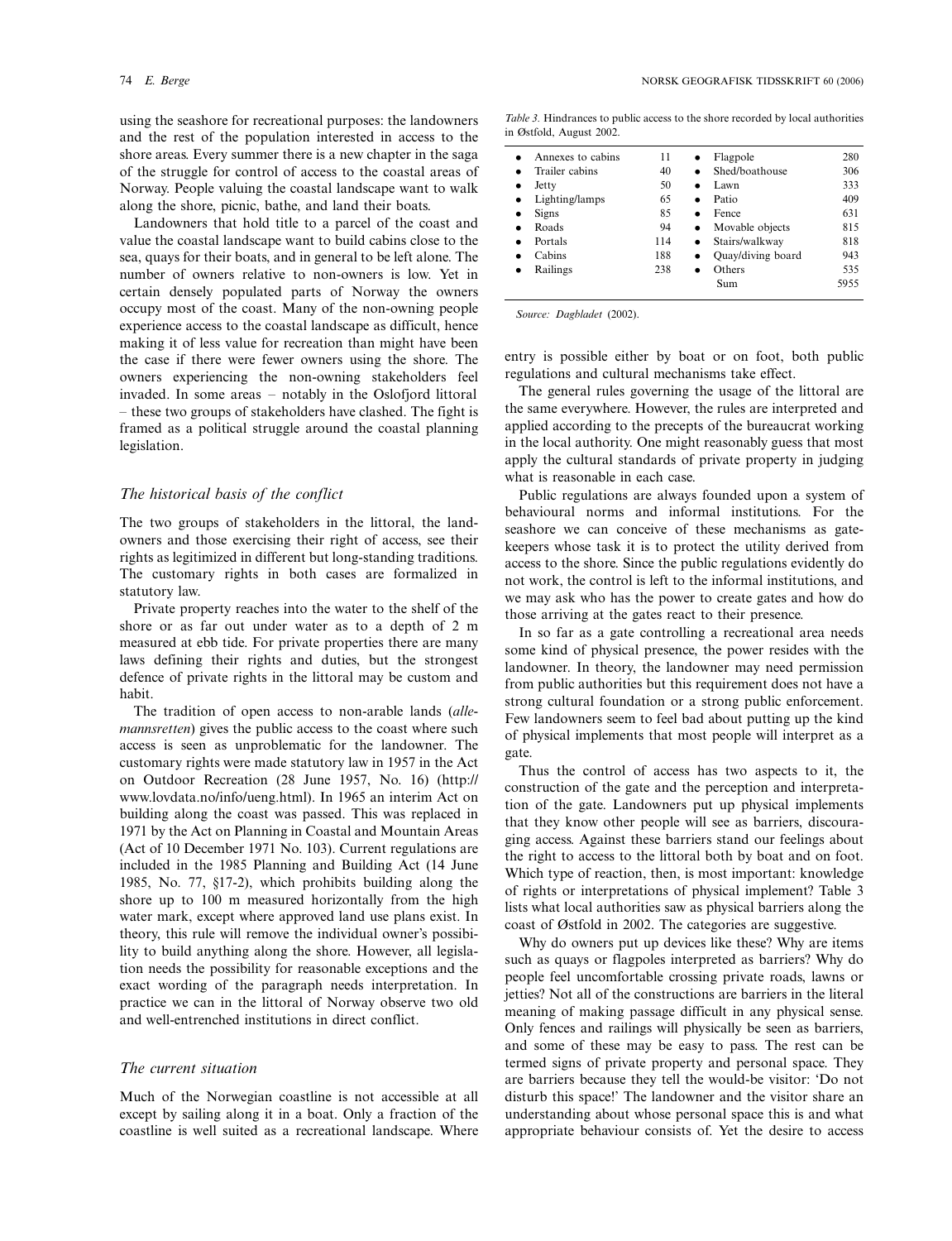the seashore is strong, and people know their theoretical rights. Some call for the police to fine cabin owners who in such ways try to discourage non-owners from exercising their rights. However, in general, both ordinary people and the police are reluctant to enforce the legislation. The reaction by both police and other people to these kinds of barriers is a testimony to the strength of our cultural precepts about private property rights, and the legitimacy of ownership.

#### How can we interpret this conflict?

The problems of the use of the littoral can be described as being a result of crowding. On the most crowded stretches of seashore, landowners have filled up the locality to a threshold where their combined activity generates persistent problems for other stakeholders. This threshold was felt early on in Oslofjord. Collective action in the form of legislation banning any kind of building along the shore was intended to solve the problem. However, the effect of this seems to be minor or non-existent. Why should it be so difficult to stop building close to the shore?

The following can be noted:

- 1. Private property rights to the shore area have a long history, and unlike in the Anglo-Saxon world they reach out into the sea. Some landowners erect physical barriers making access difficult.
- 2. Non-owners acknowledge the status of private property also along the shore and can overcome the signals of private property to enjoy access to the shore only with difficulty. Often the difficulty lies in the perception and interpretation of physical implements as signals of private property and a concomitant unease of trespassing  $-$  at least trespassing personal cultural boundaries of appropriate behaviour. In any case, the customary rights of open access do not apply close to houses.
- 3. Along most of the Norwegian coast crowding is negligible and the local authority practice of allowing buildings has no great consequences locally. The local social pressure towards other uses of the littoral is low. Thus the political understanding of the problem is very unevenly distributed across the electorate. The group representing the general public in the crowded parts of the littoral may not have the strength to institute a stricter enforcement since, according to current legislation, such enforcement applies across the whole country.

Applying the concepts introduced earlier, the implications of what has been said are:

- Recreation in the littoral is a club good.
- . Utility is excludable and non-rival but subject to crowding effects. In relation to the number of stakeholders, there are very low thresholds for the crowding effects.
- . Maintaining a club with thresholds requires gatekeepers. The gatekeepers in the coastal zone are landowners supported by cultural norms.

If one can determine specific values for the thresholds, one might use them to improve on planning and regulation of local governance by making decisions dependent on the value of the degree of crowding relative to the thresholds for suitable sections of the coast.

### Conclusion

The effort to institute that *allemannsretten*  $-$  the right of access of the general public  $-$  is more important than the landowner's rights cannot be seen as a success. In the long struggle between the non-owners' interest in open access to the littoral and the traditional property rights of landowners it would seem that the landowners are winning. If the occasional visitor to the shore can win only by opposing the cultural norms defining civilized behaviour in relation to private property, the repercussions in other fields may be too high a price. This may create an occasion for rethinking the problem. To overcome the cultural precepts about private property one might think of creating special rules for the littoral. Rules adapted to the existing rules of property rights are needed, rather than rules that largely ignore them. One way of doing this might be to redefine the littoral, or rather the parts of the littoral that are well suited for recreation, into a type of commons. Even if we do not change policy but still manage to protect the coastal zone, a type of commons may be the final outcome, in fact.

However, a coastal commons encompassing recreational interests is not quite comparable to the old style commons comprising timber, pasture and wild game. We need to explore further differences and similarities, and how the theory of the commons may aid in the management of the new urban interests in nature.

The core elements of the theory of the commons are the links between the common pool resources and the problems of collective action encountered in finding institutional arrangements that overcome the problems inherent in the ungoverned usage of such resources. The usage of club resources also entails problems of collective action, as do the conflicts resulting from interactions and interdependence between environmental protection and traditional usage of nature. It would seem worthwhile to explore an approach to such problems framed as the design of a commons where different stakeholders and different bundles of rights are embedded in an institution or system for (local) collective action to accommodate conflicts and interdependencies in order to secure long-term benefits for all.

Acknowledgements. - Thanks are due to the Centre for Advanced Study at the Norwegian Academy of Science and Letters and to the Norwegian University of Science and Technology (NTNU), Trondheim, for funding my participation in the research group on 'Landscape, Law & Justice' during the academic year  $2002 - 2003$ , and to Michael Jones for the invitation to join the group. This made writing this article possible. Some of the arguments were presented at the conferences 'Landscape, Law and Justice', Oslo, 15-19 June 2003, 'Trans-nationalizing the commons and the politics of civil society', Chiang Mai, Thailand,  $11-14$  July 2003, and the X World Conference of IASCP, Oaxaca, 9-13 August 2004. I would like to thank two anonymous referees for their constructive suggestions.

Manuscript submitted 9 January 2004; accepted 14 November 2005